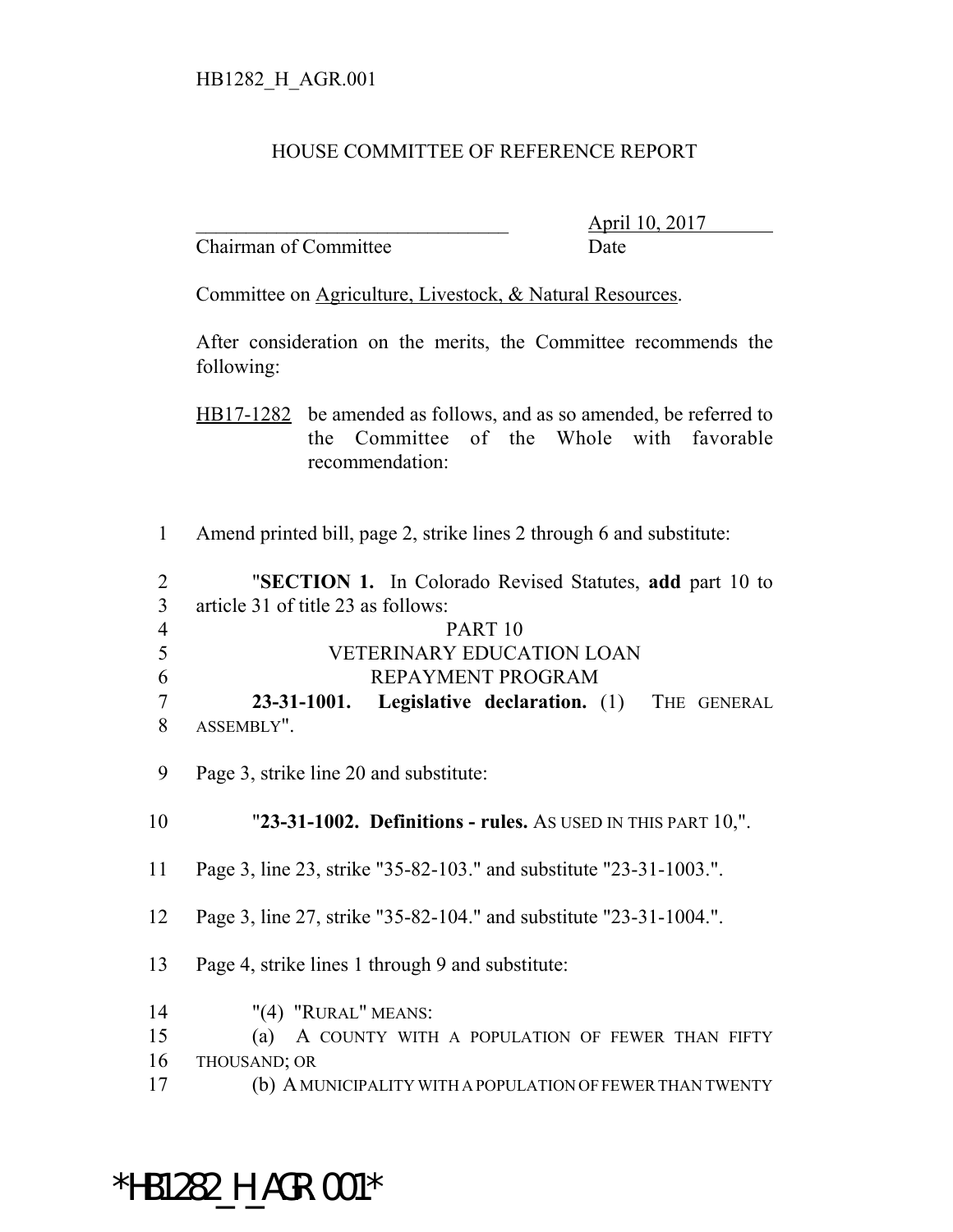THOUSAND IF THE MUNICIPALITY IS NOT CONTIGUOUS TO A MUNICIPALITY 2 WITH A POPULATION OF TWENTY THOUSAND OR MORE.".

Page 4, strike lines 15 through 23 and substitute:

 "**23-31-1003. State veterinary education loan repayment council - creation - membership.** (1) THERE IS HEREBY CREATED IN COLORADO STATE UNIVERSITY'S COLLEGE OF VETERINARY MEDICINE AND BIOMEDICAL SCIENCES THE VETERINARY EDUCATION LOAN REPAYMENT COUNCIL, REFERRED TO IN THIS PART 10 AS THE "COUNCIL". THE COUNCIL SHALL BE UNDER THE DIRECT SUPERVISION OF THE DEAN OF COLORADO STATE UNIVERSITY'S COLLEGE OF VETERINARY MEDICINE AND BIOMEDICAL SCIENCES OR THE DEAN'S DESIGNEE. THE DEAN OR THE DEAN'S DESIGNEE MAY AUTHORIZE STAFF ASSISTANCE TO PROVIDE ADMINISTRATIVE SUPPORT FOR THE COUNCIL IF SUCH STAFF ASSISTANCE CAN BE PROVIDED WITHIN COLORADO STATE UNIVERSITY'S EXISTING APPROPRIATIONS.".

Page 5, strike lines 11 and 12 and substitute:

 "(B) THE COMMISSIONER OF AGRICULTURE OR HIS OR HER DESIGNEE;".

- Page 6, line 14, strike "ARTICLE 82." and substitute "PART 10.".
- Page 6, line 17, strike "**35-82-104.**" and substitute "**23-31-1004.**".
- Page 6, line 18, strike "SHALL" and substitute "SHALL, TO THE EXTENT
- THAT THE COUNCIL RECEIVES SUFFICIENT GIFTS, GRANTS, OR DONATIONS
- 22 TO COVER THE COSTS OF AWARDING LOAN REPAYMENTS,".
- Page 6, strike lines 24 through 26 and substitute:
- "**23-31-1005. Council powers and duties.** (1) TO IMPLEMENT THIS PART 10, THE COUNCIL SHALL:
- (a) PURSUANT TO THE CRITERIA SET FORTH IN SECTION 23-31-1006,".
- Page 7, line 6, strike "35-82-107;" and substitute "23-31-1007;".
- Page 7, line 13, strike "35-82-109," and substitute "23-31-1009,".

## \*HB1282 H AGR.001\*  $-2$ -